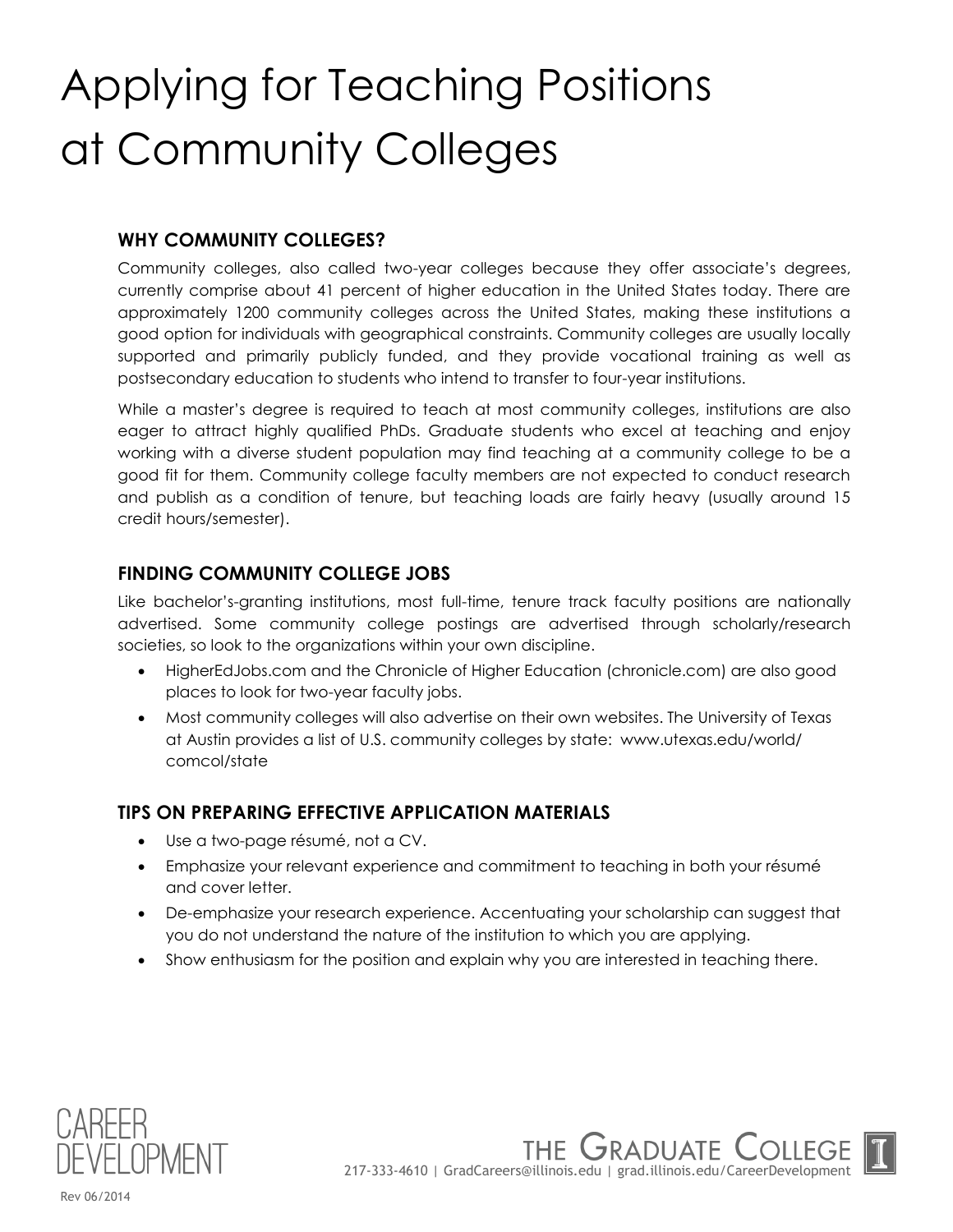## **RÉSUMÉ SAMPLE**

### **Kathleen Kelly**

333 E. Main St. • Urbana, IL 61801 • (217) 555-5555 • [cstudent@illinois.edu](mailto:cstudent@illinois.edu)

### **Profile**

Creative and passionate teacher dedicated to fostering a student-centered classroom environment based on mutual respect and collaboration. Committed to helping students identify and develop their own passions while becoming successful, confident writers.

### **Education**

### **University of Illinois at Urbana-Champaign**

PhD in English Expected graduation: May 20xx MA in English December 20xx Minor in Gender and Women's Studies

### **University of Portland** May 20xx

BA in English, Valedictorian Awards: Best Senior Thesis, Honors Student of the Year (20xx)

### **Teaching Experience**

### **Teaching Assistant, Rhetoric and Composition** August 20xx-present

*University of Illinois at Urbana-Champaign* Urbana, IL

**Teaching Assistant, Literature** August 20xx-present

- Designed and taught *Introduction to Composition* classes for first-year college students.
- Included on List of Teachers Ranked as Excellent for eight semesters based on outstanding student evaluations.
- Conducted conferences with students for each major paper assignment to address individual goals and progress.
- Emphasized research as an on-going process of discovery and growth, encouraging students to see research and inquiry as activities central to daily life. Teach students to conduct research and to critically evaluate the quality of sources.
- Evaluated student writing with an emphasis on skills that are transferable to other classes and contexts.
- Worked with a diverse population of students, including many international students and ESL students, and developed strategies for responding effectively to a wide range of writing abilities.
- Encouraged students to develop writing goals and then work to tailor each assignment to these goals.
- Used online learning management systems to organize content and communicate with students outside of class to encourage clarity and transparency.

| <b>Teaching Assistant, Literature</b> |  |
|---------------------------------------|--|
|---------------------------------------|--|

*University of Illinois at Urbana-Champaign* Urbana, IL

- Designed and taught introductory literature classes, including four sections of *Introduction to Poetry* and one section of *Introduction to American Literature*.
- Included on List of Teachers Ranked as Excellent for three semesters based on outstanding student recommendations.
- Focused on local artists and slam poets to emphasize the interaction of poetry and everyday life.
- Integrated students' own poetry and poetic experiments into class discussion to encourage students to think of literature as a living, interactive art in which they play a part.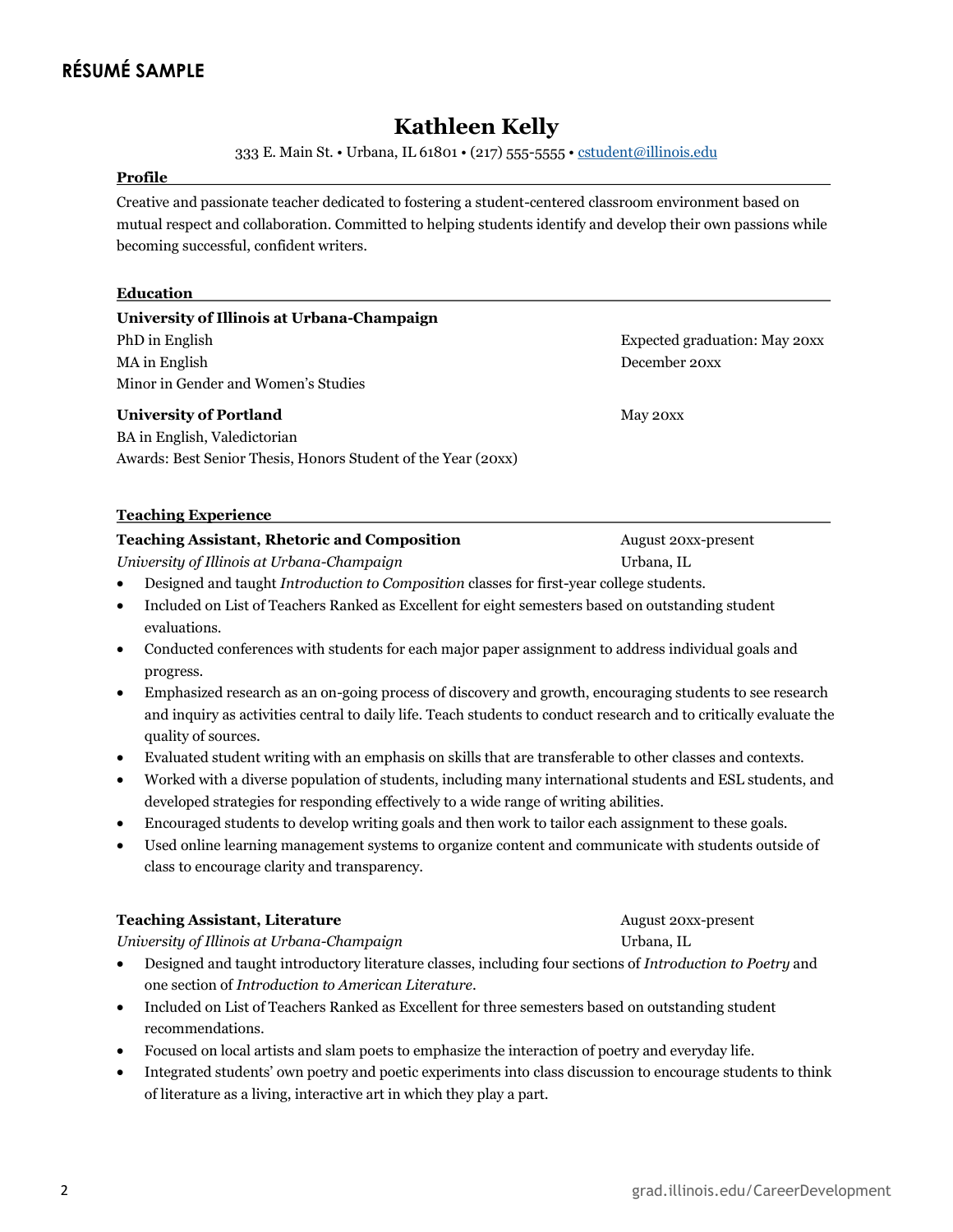### **RÉSUMÉ SAMPLE (CONTINUED)**

- Emphasized the use of primary sources to stress the historical contexts of each text.
- Utilized a course blog to encourage informal discussions of reading material outside of class.

### **Teaching Assistant, Aerospace Engineering Teaching August 20xx-present**

*University of Illinois at Urbana-Champaign* and the Urbana, IL

- Graded English language and argument skills for senior Aerospace design courses.
- Designed and delivered presentations on writing and presentation style.

### **Teaching Interests**

Rhetoric and composition, American poetry, feminist and critical pedagogy, 20th century American literature, women's and gender studies.

### **Professional Experience**

### **Chief Editor**

The Cutting Ed Writing Center Summer 20xx-present

- Created a writing and editing center in collaboration with the CEO of The Cutting Ed, an educational consulting business.
- Provide editing and other writing consulting services to clients from a distance, utilizing instructional technologies including e-mail, web-conferencing software, and an online project management application.
- Edited content and copy for academic articles, dissertations, and proposals.

### **Content and Copy Editor**

Departments of Anthropology and Comparative Literature

The University of Illinois at Urbana-Champaign Fall 20xx-present

- Edited academic book collections entitled *South Korea's Neo-liberal Educational Transformation: Ethnographic Perspectives* (Fall 20xx-Spring 20xx) and *Symbolism, Its Origins and Its Consequences*  (present).
- Worked with many ESL writers to improve English usages and idioms.

**Freelance Editor** Fall 20xx-Summer 20xx

Edited a variety of academic articles and dissertations in Education and Anthropology.

### **Service**

### **Graduate Admissions Committee**, Department of English Spring 20xx

- Served as a knowledgeable resource for visiting potential graduate students, addressing their questions and concerns and matching them with other graduate students in their field.
- Maintained email and phone contact with potential students before, during, and after their visits to answer any questions that they might have.

### **Rhetoric Textbook Advisory Committee**, Department of English Spring 20xx

- Provided feedback on potential rhetoric textbooks for the 20xx-20xx school year.
- Collaborated with the other members of the advisory committee to finalize textbook decisions and discuss the structure of the common syllabus.

K. Kelly, page 2

### 3 grad.illinois.edu/CareerDevelopment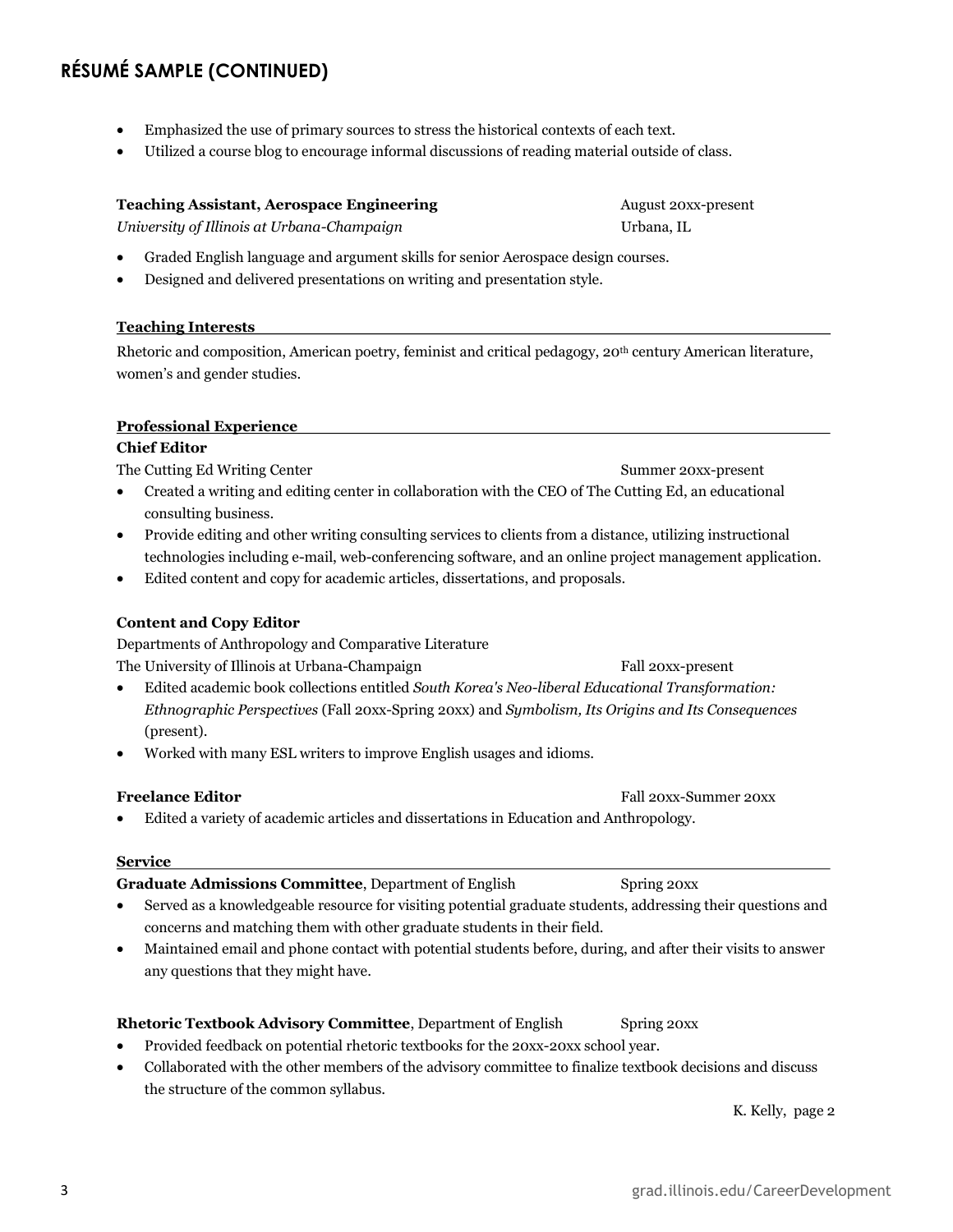### **Kathleen Kelly**

333 E. Main St. • Urbana, IL 61801 • (217) 555-5555 • cstudent@illinois.edu

April 17, 20xx

North Portland Community College 9600 College Way North Portland, Oregon 98103

Dear Members of the Search Committee,

I am writing to apply for the English Instructor position at North Portland Community College. I am very excited about the prospect of working at North Portland, teaching a diverse group of students and focusing my time and energy towards mentoring students, collaborating with colleagues, and developing innovative, effective courses. In the last five years, I have designed and taught nineteen introductory composition and literature classes, and I have experience teaching students from many different cultural backgrounds, including many international students and students who possess a wide range of writing abilities. I have always been passionate about reading and writing, and I bring that energy into the classroom, encouraging my students to see each step of the writing process as a dynamic way to develop their ideas and to express their individual strengths.

My classes are designed with diverse groups of students in mind because they draw on students' own experiences as sources for conversation, writing, and research. These classes become more successful as student diversity increases because both the students and I are presented with a more vivid array of life experiences and knowledge. In my composition classes, for example, the first major research paper is an autoethnography, which allows students to develop their own voice and sense of authority by asking them to write about their own culture—a subject on which they are experts. I then ask them to expand their cultural conversations by doing research on elements related to their lives and aspirations. In my literature classes, students contribute their own poetry or poetry that they love to the class so that they can understand how their voices interact with the poets that we read. We have both daily poetry readings and a larger, more formal reading at the end of the year.

Because writing is a critical skill for all students to learn in order to succeed, I concentrate on helping students to develop individual writing goals and then adapt our class goals accordingly. I approach student writing on many levels by addressing both sentence-level and global issues. I believe that by providing students with a better understanding of structural grammar, we give them fuller access to many institutions, including their academic and professional lives. I also value creative ideas or viewpoints, especially when these ideas encourage responses from the rest of the class. This semester, my composition class is composed primarily of international students, many of whom have little confidence in their English language abilities. By placing students in smaller groups with students from other national backgrounds, I encourage all students to share their expertise and to learn from one another.

I believe that the most effective, energetic literature classes engage with local artists and contexts. Since many of my students come from Chicago, my poetry classes always begin with readings of Chicago poets such as Gwendolyn Brooks and Patricia Smith. I would be very excited to design classes for North Portland Community College that focus on Northwest artists such as Sherman Alexie, Octavia Butler, Gary Snyder, and Jimi Hendrix. In my literature classes, I draw on a diversity of sources to call attention to the richness and variety of poetry and American literature. In my current class, we have discussed how W.E.B. Du Bois's concept of double-consciousness can apply to both slave narratives and spoken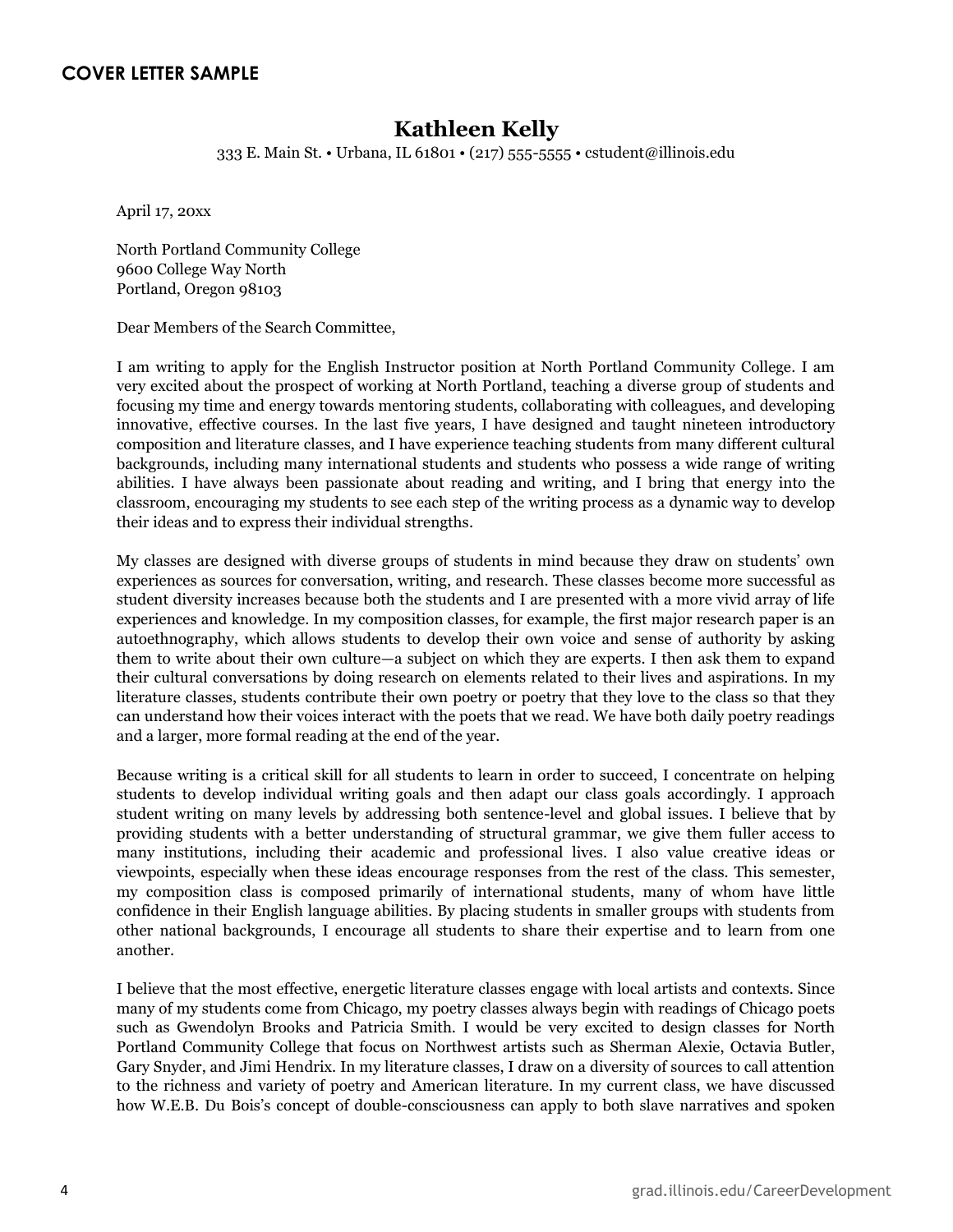### **COVER LETTER SAMPLE (CONTINUED)**

word poetry, and we have also analyzed Bruce Springsteen's "Born in the U.S.A." to discuss the tension between the exuberant patriotism of the chorus and the themes of class struggle and the anti-war messages of the verses. My classes focus on different learning styles by encouraging students to draw or freewrite when they are confused; these activities not only give students better access to literature, but they also encourage them to think about reading as a sensory, even tactile experience that can relate immediately to their own lives.

I am interested in online teaching, and I have already used many online learning tools in my classroom, including course management software system such as Moodle and Compass, which allow students to access course material and grades at any time, to interact with one another through discussion questions and blog posts, and to collaborate on projects and share writing ideas. I often hold "virtual office hours" with students over chat programs or Skype, especially when they are struggling with research or utilizing library resources. In my work as an editor, I have employed live sessions using screen sharing so that I can show clients my editing style in "real time." I look forward to designing and teaching online courses in the future.

Teaching is the highlight of my day. It inspires and energizes me, and I want to devote my time to working with students and helping them to develop, express, and exchange their ideas. I am inspired by the community college mission to extend educational opportunities to students from diverse backgrounds, including first generation college students, ESL and international students, and students with a wide range of educational experiences and goals. I would be honored to be part of the process of making college more accessible and manageable for all students. As a Pacific northwest native, I look forward to returning to teach in the Portland community.

Sincerely,

Kathleen Kelly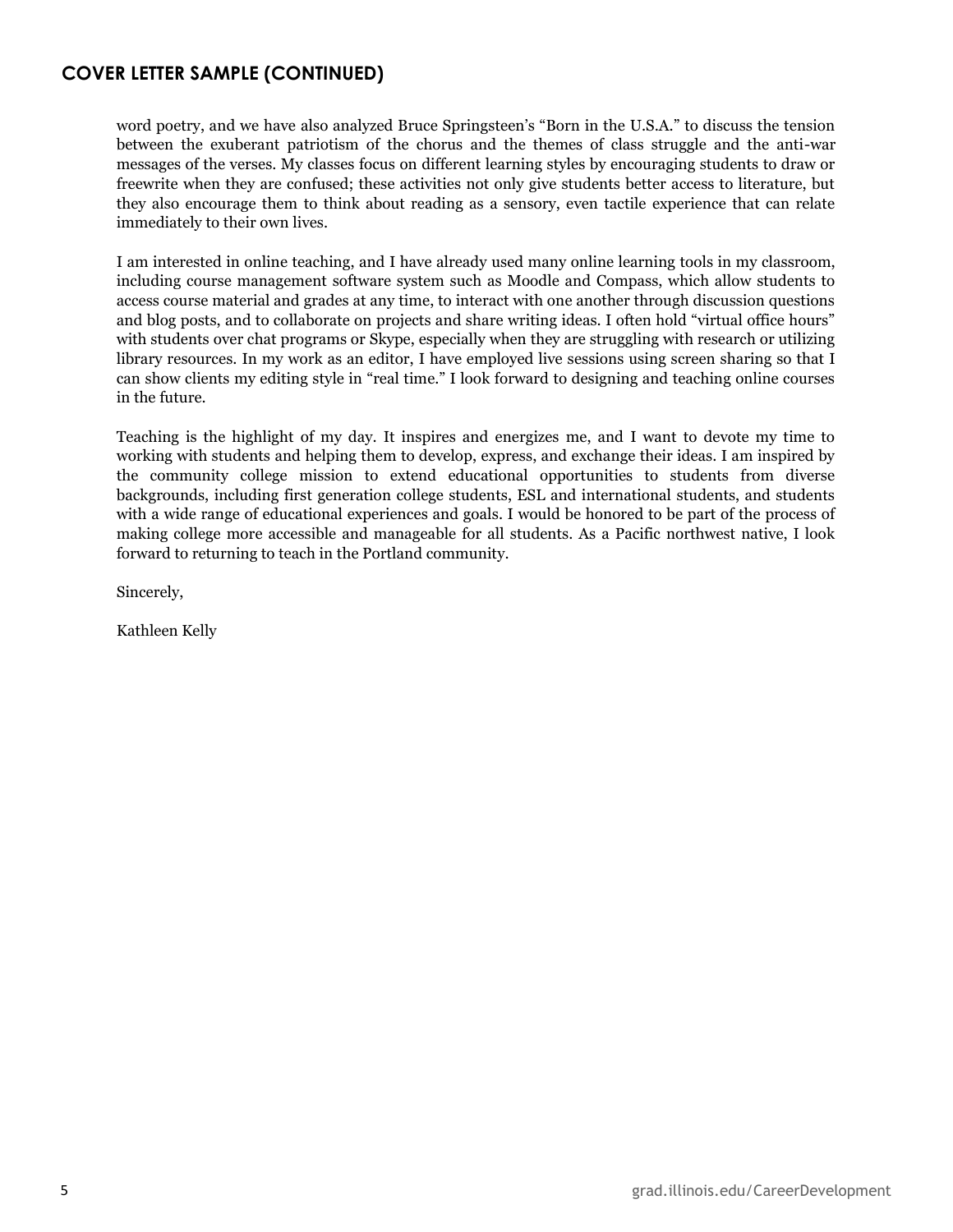### **John Preston**

1618 N. Lynn Street • Champaign, IL 61820 • (217) 555-4444 • jstudent@illinois.edu

#### **EDUCATION**

### **University of Illinois at Urbana-Champaign, Illinois**

• PhD in Musicology, expected May 20XX

#### **Michigan State University, East Lansing, Michigan**

- MA in Musicology, 20XX
- Master's Thesis: "Expressionism in Nineteenth Century German Opera," directed by Dr. Andrew Bradshaw

#### **Central Michigan University, Mt. Pleasant, Michigan**

- BA in Music, 20XX
- Senior Research Project: "Effects of Note Configuration on Steel Drum Performance Technique," directed by Dr. Shannon Spencer

### **TEACHING EXPERIENCE**

**Teaching Assistant,** University of Illinois School of Music, Urbana, IL. May 20XX to present

- Led discussion sections for non-music-major undergraduate students in an *Introduction to World Music* course
- Created writing assignments and quizzes that encouraged students to see connections between their own music cultures and the music cultures of other peoples
- Led performance-based activities (for example, playing Brazilian samba and Australian didjeridu
- Promoted student success by making myself available to students outside of classroom and office hours, through email, special appointments, and an evening review session before the final exam

**Research Assistant,** University of Illinois School of Music, Urbana, IL. August 20XX to May 20XX

- Arranged 12 pieces of music for salsa band
- Prepared 21 musical excerpts for publication using Finale 20XX

**Teaching Assistant,** Michigan State University School of Music, East Lansing, MI. August 20XX to May 20XX

- Led discussion sections for non-music-major undergraduate students in two Integrated Arts and Humanities courses (*Music and Culture: Music in the Spotlight* and *Music and Culture: Introduction to World Music*)
- Led undergraduate music majors in a two-semester historical survey of Western art music
- Prepared and taught lectures for *Music and Culture: Music in the Spotlight* course
- Addressed diverse abilities and learning styles by allowing students to choose from a variety of assignment options
- Enriched class experience by arranging for guest speakers and activities outside the classroom (for example, a museum trip and a dress rehearsal for a musical-theater production)
- Participated in teaching workshops offered by the Michigan State University Teaching Assistant Program (including workshops entitled *Technology in the Classroom* and *Teaching the Millennial Generation*)
- Promptly returned graded assignments to students
- Received excellent evaluations from my students and supervisors

**K-12 Substitute Teacher,** Kent County Intermediate School District, Grand Rapids, MI. May 20XX to June 20XX

- Taught core academic subjects, music, and physical education to students ages 5 to 19
- Promoted courteous conduct by demonstrating and insisting on respectful behavior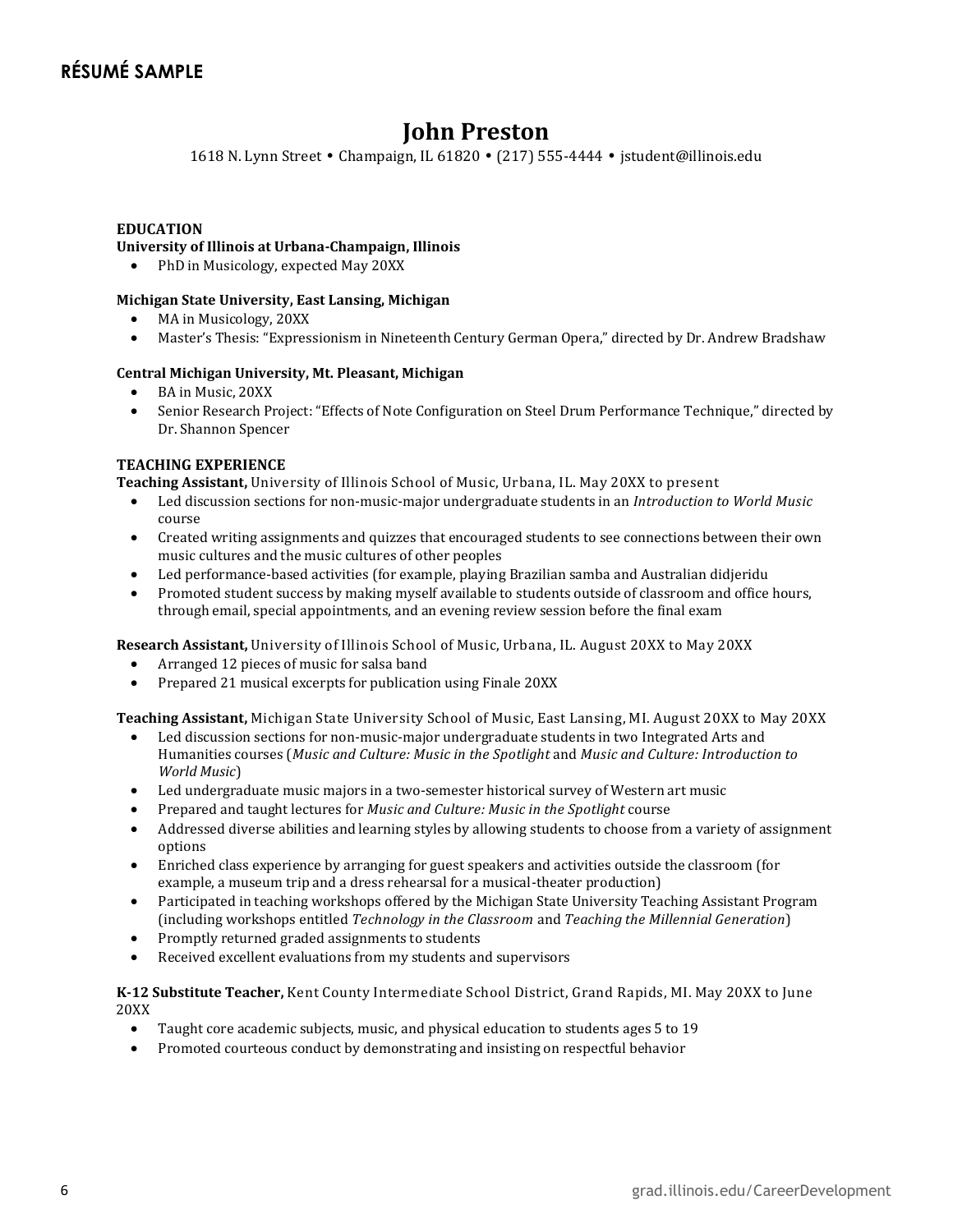### **RÉSUMÉ SAMPLE (CONTINUED)**

**Percussion Instructor,** Mt. Pleasant, MI, and East Lansing, MI. September 20XX to August 20XX

- Demonstrated marching fundamentals and performance technique to high school drumline students and helped students develop marching percussion skills
- Continually assessed student ability levels during auditions, full rehearsals, and one-on-one interactions
- Wrote drumline feature music and rearranged drumline parts to appropriately challenge students of varying skill levels
- Taught private lessons to students ages 6 to 20
- Helped students select and prepare appropriate music for recitals and auditions

### **COMMITTEE AND VOLUNTEER WORK**

- University of Illinois Excellence in Teaching Committee, September 20XX to present
- Detroit Symphony Orchestra, annotator for *Performance* Magazine, Issue No. 1 for 20XX-20XX season
- Michigan State University, annotator for Symphony Orchestra programs, 20XX to 20XX
- Michigan State University Day of Marching Percussion, volunteer, September 20XX and October 20XX
- Michigan State University Graduate Employees Union, steward for music department, 20XX to 20XX

### **PERFORMANCE EXPERIENCE**

#### **University of Illinois**

- Steel Band/World Music Ensemble, Member, 20XX to 20XX
- I-Pan Steel Band, Member, 20XX to 20XX
- Salsa Band, Timbalera, 20XX to 20XX
- Summer Concert Band, Section Percussion, 20XX
- Kalimba Ensemble, Member, 20XX

#### **Michigan State University**

- Symphony Orchestra, Section Percussion, 20XX to 20XX
- Percussion Ensemble, Member, 20XX to 20XX
- Wind Symphony, Section Percussion, 20XX to 20XX
- Concert Orchestra, Section Percussion, 20XX

#### **Lansing Symphony Orchestra**

Substitute, Section Percussion, 20XX to 20XX

#### **Grand Rapids Symphonic Band**

Section Percussion, 20XX to 20XX

#### **Hohner Institute of Percussion, Alma, MI**

Percussion Works Project, Member, 20XX to 20XX

#### **Central Michigan University**

- Wind Symphony, Section Percussion, 20XX to 20XX
- Percussion Ensemble, Member, 20XX to 20XX
- Chippewa Marching Band, Member, 20XX

### **PROFESSIONAL AFFILIATIONS**

- American Musicological Society
- College Music Society
- Percussive Arts Society
- Society for American Music

J. Preston Page 2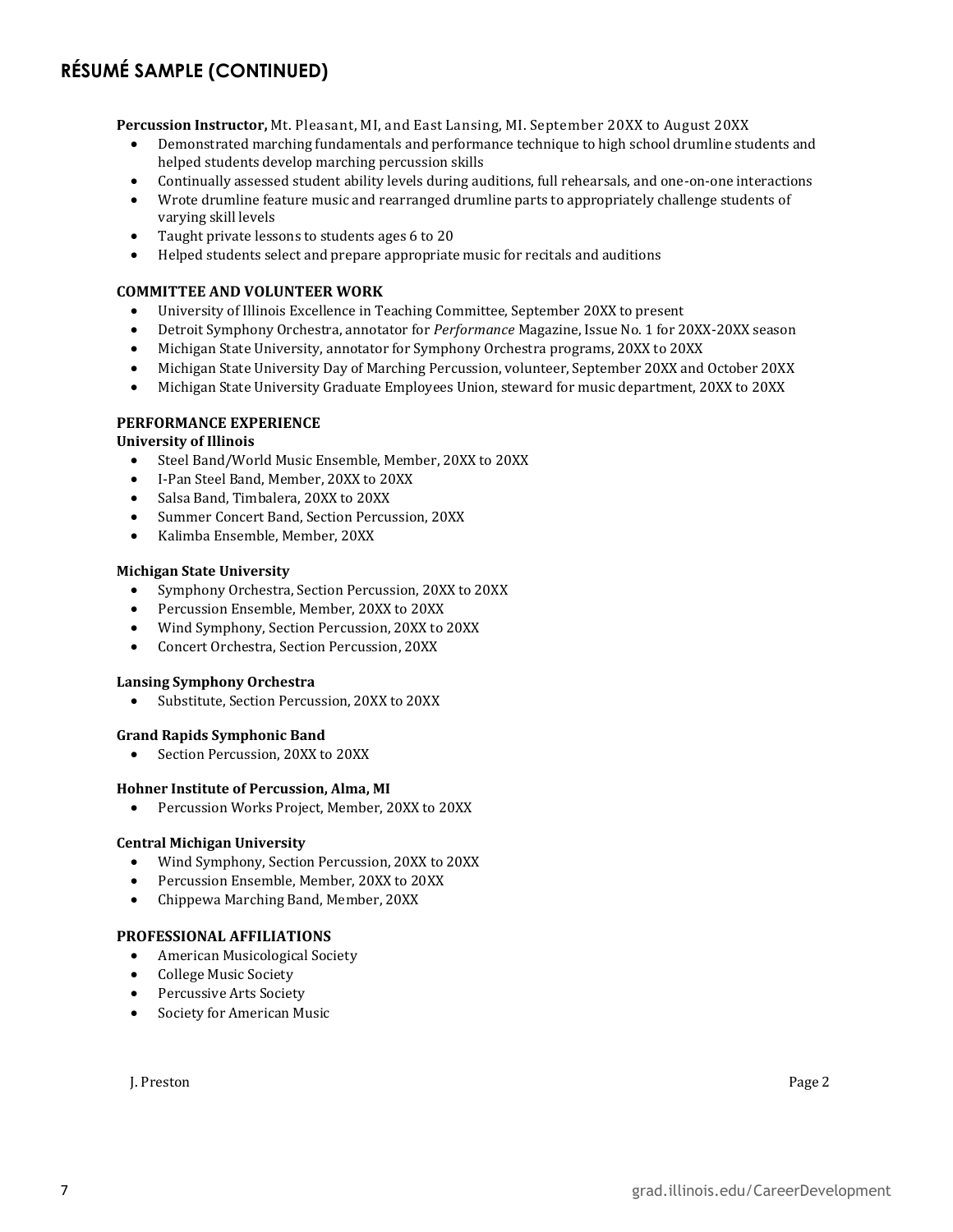### **COVER LETTER SAMPLE**

1618 N. Lynn Street Champaign, IL 61820

31 July 20XX

Music/Humanities Search Committee Golden Gate Community College Mail Code 8041 PO Box 40010 Hope, MI 48901

Dear Members of the Search Committee,

I am writing to apply for the "Faculty-Music/Humanities and the Arts" position at Golden Gate Community College recently posted on the Golden Gate Community College website. Dr. Clarissa Williams, my master's thesis advisor and chair of the musicology department at Michigan State University, encouraged me to apply. I was excited to hear about this opportunity because I believe my experience teaching students from a variety of backgrounds, my commitment to excellence in teaching, and my desire to teach in my home state make me a very good match for this position.

As a teaching assistant at the University of Illinois and at Michigan State University, I have demonstrated an ability to engage students from diverse academic, musical, and cultural backgrounds. I have addressed different learning styles and abilities by allowing students to select their assignments from several options. In my *Music and Culture* recitation class at Michigan State, for example, students could build an instrument, interview a musician, perform for the class, or review a video for one of their project grades. In all of the courses I have taught to non-music majors, I have incorporated hands-on, performance-based activities into the curriculum. This summer I have helped students experience playing didjeridu, Gamelan Gong Kebyar, Agbekor drumming, and Samba Batucada in my *Introduction to World Music* class. In my teaching, I emphasize the need to consider music within its social, political, and intellectual contexts. I encourage students to share their own music cultures with one another through assignments and discussion section activities. I am firmly committed to the music education of students and audiences from all types of academic, musical, and cultural backgrounds.

My coursework and research have covered topics in a wide variety of time periods and geographical locations. In addition to surveys of western classical music history and introductory world music courses, I am prepared to develop courses on American popular music, opera history, film music, Wagner, romanticism, and twentieth century music. Furthermore, my experience as a teaching assistant for the Center for Integrative Studies in the Arts and Humanities at Michigan State University has prepared me to teach music from a global, interdisciplinary perspective.

Along with coursework and research, being a percussionist has shaped who I am as a teacher. I have come to value the variety of skill sets among different players in percussion ensembles, wind ensembles, and string orchestras. Through playing in steel bands I have become familiar with alternate ways of visualizing and explaining tonal and modal relationships. As a performer, I have experienced music as a participantobserver rather than an observer. I try to share this perspective with my students whenever possible, with